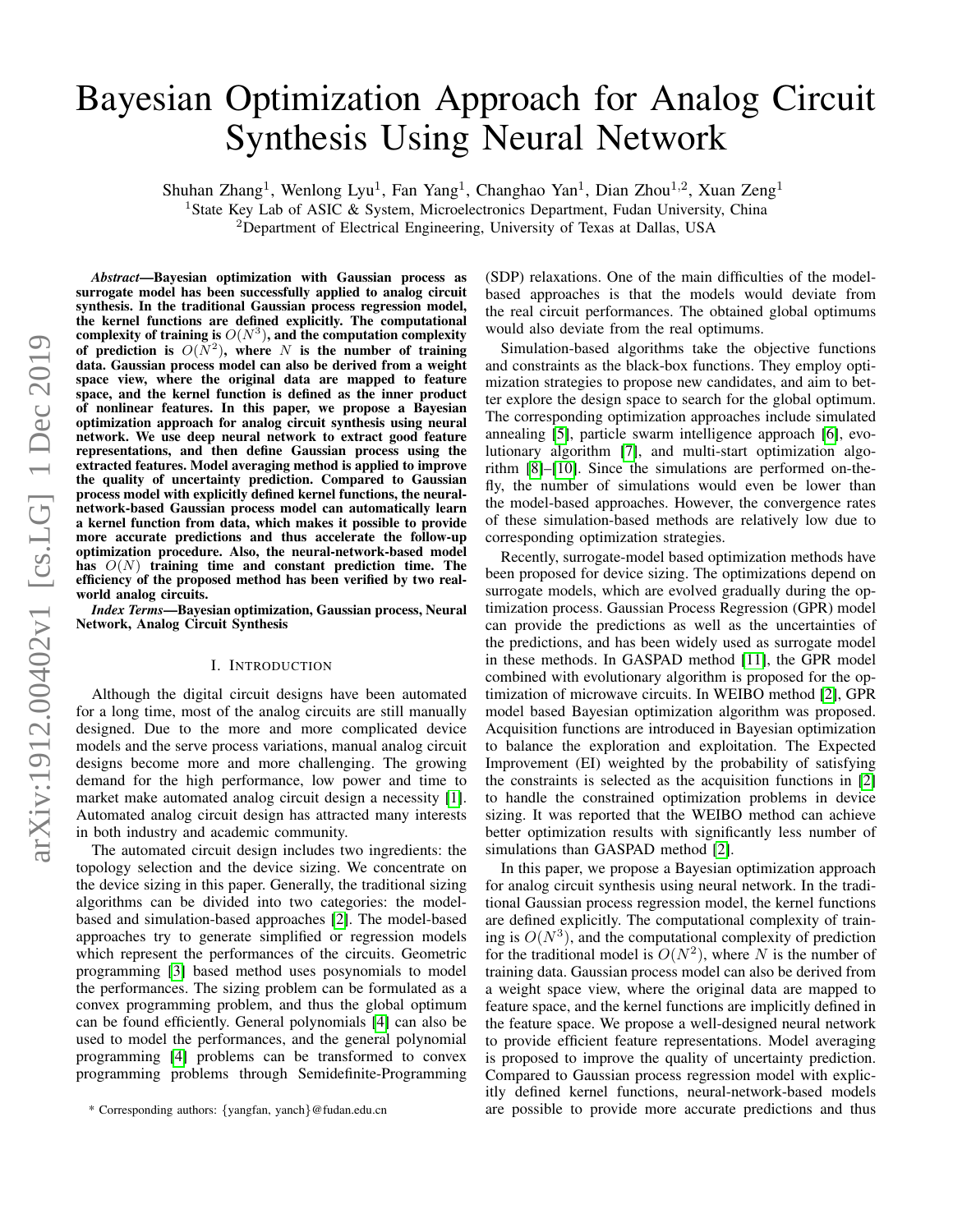accelerate the follow-up optimization procedure. Moreover, the neural-network-based model has  $O(N)$  training time and constant prediction time. The effectiveness of our approach is demonstrated by real-world analog circuits.

The rest of the paper is organized as follows. In section 2, we review the background of device sizing, the GPR model and Bayesian optimization algorithm. In section 3, we present our proposed Bayesian optimization approach using neural network. In section 4, we demonstrate the efficiency of the proposed approach using real-world analog circuits. We conclude the paper in section 5.

# II. BACKGROUND

In this section, we will review the device sizing problem, Bayesian optimization framework and the Gaussian process regression model.

## *A. Problem Formulation of Device Sizing*

The device sizing problem can be formulated as a constrained optimization problem.

minimize 
$$
f(\mathbf{x})
$$
  
s.t.  $g_i(\mathbf{x}) < 0$   
 $\forall i \in 1...N_c,$  (1)

where  $x \in R^d$  represents d design variables,  $f(x)$  denotes the Figure of Merit (FOM) of the analog circuit. Without loss of generality, we only consider the minimization problem and the constraints are formulated as  $g_i(\mathbf{x}) < 0, \forall i \in 1 \dots N_c$ , where a  $g_i(x)$  < 0 corresponds to the *i*-th constraints.

#### *B. Overview of Bayesian Optimization*

Bayesian optimization is a framework for model-based global optimization of noisy and expensive black-box functions [\[12\]](#page-5-10). Generally, it consists of a probabilistic surrogate model and an acquisition function which helps to trade off exploration and exploitation. The probabilistic surrogate model provides the prediction and well-calibrated uncertainty. The probabilistic surrogate model, which captures our beliefs about the behavior of the unknown objective function. When a new data point is observed, the surrogate model is updated to generate a more informative posterior distribution. The balance of exploration and exploitation is very important for an optimization algorithm. The exploration means the algorithm try to explore the state space where the uncertainty predicted by surrogate model is high. The exploitation means the algorithm tends to find the optimum predicted by surrogate model with high probability. There are several typical acquisition functions, e.g., expected improvement (EI) [\[13\]](#page-5-11), upper confidence bounds (UCB) [\[14\]](#page-5-12).

In Bayesian optimization, a surrogate model is built firstly based on a initial training set which is randomly sampled. In each iteration, a new data point is obtained by maximizing the acquisition function. The surrogate models are then updated using the new data point for the next iteration.

## *C. Gaussian Process Regression*

The surrogate model widely used in Bayesian optimization is the Gaussian process (GP) regression model. Given a training set  $D_T = \{X, y\}$  where  $X = \{x_1, x_2, \ldots, x_N\}$ , and  $y = \{y_1, y_2, \ldots, y_N\}$ , we assume that y is generated by a black-box function  $f(x)$  with additive noise  $\epsilon \sim N(0, \sigma_n^2)$ ,

$$
y_i \sim N(f(\boldsymbol{x}_i), \sigma_n^2). \tag{2}
$$

Here,  $N(.,.)$  denotes a Gaussian distribution. For a Gaussian process, it assumes that any finite samples follows a joint Gaussian distribution  $f \sim N(m, K)$ , where m is the mean vector  $\mathbf{m} = (m(\mathbf{x}_1), m(\mathbf{x}_2), \dots, m(\mathbf{x}_N))^T$ , and  $K_{i,j} = k(\mathbf{x}_i, \mathbf{x}_j)$  is an element of the covariance matrix. The mean function  $m(x)$  can be any function, while the kernel function  $k(\mathbf{x}_i, \mathbf{x}_j)$  has to make sure that the covariance matrix is a symmetric positive definite (SPD) matrix. In [\[2\]](#page-5-1), constant mean function  $m(x) = \mu_0$  and the Gaussian kernel function

$$
k(\boldsymbol{x}_i, \boldsymbol{x}_j) = \sigma_n^2 \exp(-\frac{1}{2}(\boldsymbol{x}_i - \boldsymbol{x}_j)^T \Lambda^{-1} (\boldsymbol{x}_i - \boldsymbol{x}_j))
$$

are used, where  $\mu_0$ ,  $\sigma_n$  and  $\Lambda = \text{diag}(l_1, l_2, \ldots, l_d)$  are hyper parameters.

Given a new input vector  $x$ , GPR model predicts the distribution of  $y \sim N(\mu(x), \sigma^2(x))$ . The  $\mu(x)$  and  $\sigma^2(x)$ can be expressed as [\[2\]](#page-5-1)

<span id="page-1-0"></span>
$$
\begin{cases}\n\mu(\boldsymbol{x}) = \mu_0 + k(\boldsymbol{x}, X)(K + \sigma_n^2 I)^{-1}(\boldsymbol{y} - \mu_0) \\
\sigma^2(\boldsymbol{x}) = \sigma_n^2 + k(\boldsymbol{x}, \boldsymbol{x}) - k(\boldsymbol{x}, X)(K + \sigma_n^2 I)^{-1} k(X, \boldsymbol{x}),\n\end{cases}
$$
\nwhere  $h(\boldsymbol{x}, X) = (h(\boldsymbol{x}, \boldsymbol{x})) h(\boldsymbol{x}, \boldsymbol{x}) = (h(\boldsymbol{x}, \boldsymbol{x})) h(\boldsymbol{x}, \boldsymbol{x})$ , and

where  $k(\mathbf{x}, X) = (k(\mathbf{x}, \mathbf{x}_1), k(\mathbf{x}, \mathbf{x}_2), \ldots, k(\mathbf{x}, \mathbf{x}_N))$  and  $k(X, x) = k(x, X)^T$ . In [\(3\)](#page-1-0),  $\mu(x)$  can be viewed as the prediction, and  $\sigma^2(x)$  can be viewed the confidence of the prediction. Denote  $\theta$  as the vector of hyper parameters including the hyper parameters for the kernel function, and the additive noise. The hyper parameters can be learned by maximum likelihood estimation (MLE) based on the training data [\[15\]](#page-5-13)

<span id="page-1-2"></span>
$$
\log p(\mathbf{y}|X,\boldsymbol{\theta}) = -\frac{1}{2}(\mathbf{y}^T K_{\boldsymbol{\theta}}^{-1}\mathbf{y} + \log|K_{\boldsymbol{\theta}}| + N\log(2\pi)), \tag{4}
$$

where  $K_{\theta}$  is the covariance matrix of the training input calculated by the kernel function, and  $K_{\theta} = K + \sigma_n^2 \overline{I}$ .

#### *D. Acquisition Function*

The acquisition function of Bayesian optimization helps to balance between the exploration and exploitation. One widely used acquisition function is the expected improvement (EI) criterion [\[13\]](#page-5-11). Let  $\tau$  denotes the current minimum objective value. The improvement is calculated as follows:

$$
I(y) = \begin{cases} 0 & y >= \tau \\ \tau - y & y < \tau. \end{cases}
$$
 (5)

Here,  $I(y)$  denotes the improvement over the target value  $\tau$ . Considering the distribution provided by the probabilistic surrogate model  $y \sim N(\mu(\bm{x}), \sigma^2(\bm{x}))$ , the expected improvement (EI) can be expressed as below [\[2\]](#page-5-1)

$$
EI(x) = \sigma(x)(\lambda * CDF(\lambda) + PDF(\lambda)),
$$
 (6)

<span id="page-1-1"></span>where

$$
\lambda = \frac{\tau - \mu(\boldsymbol{x})}{\sigma(\boldsymbol{x})}
$$

In [\(6\)](#page-1-1), CDF(.) and PDF(.) are the CDF and PDF of the standard normal distribution respectively.  $\mu(x)$  is the predictive mean at x, and  $\sigma(x)$  is the uncertainty estimation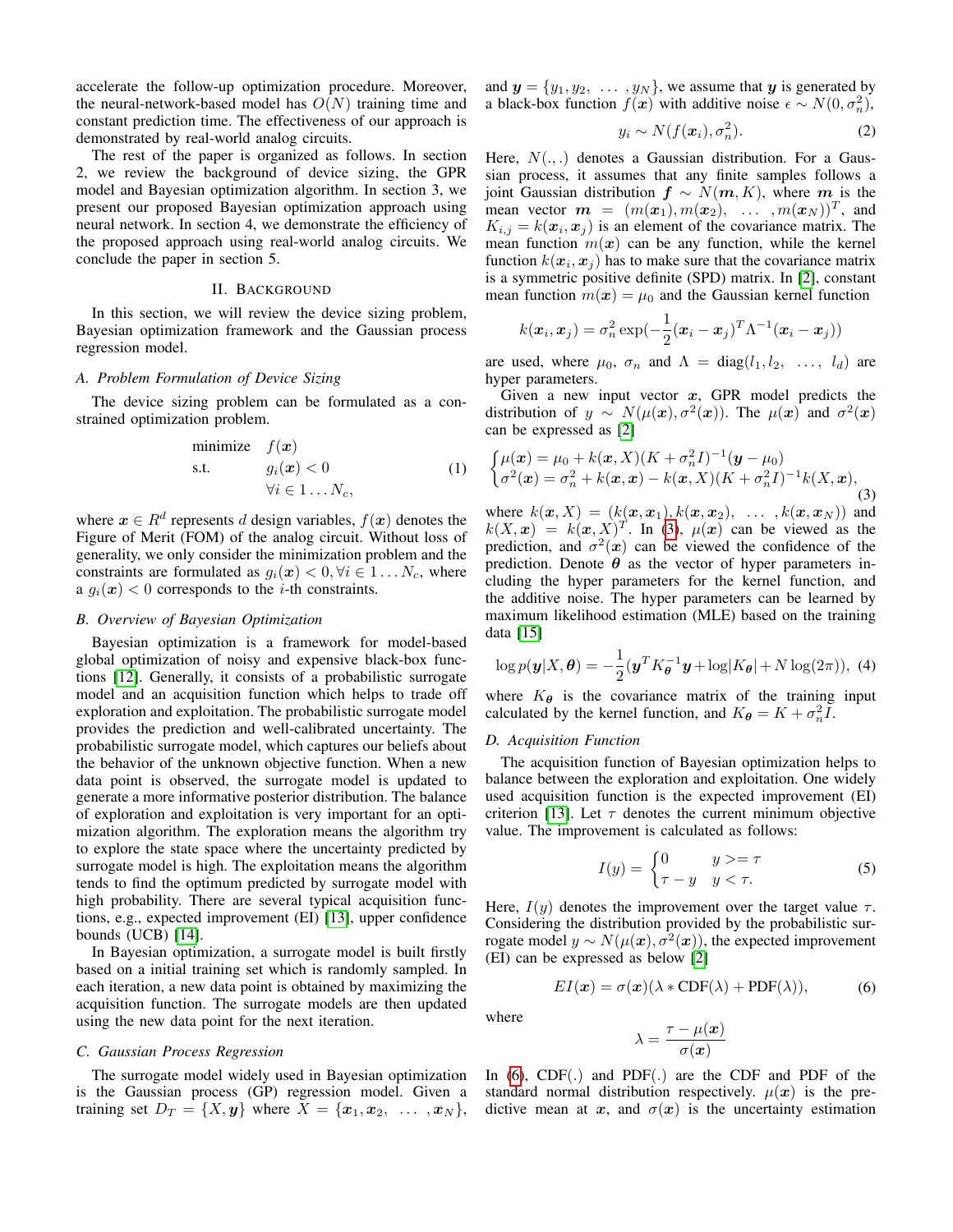at input  $x$ . The expected improvement function encourages both exploration and exploitation because it is large when the prediction is low (exploitation) or uncertainty is high (exploration) [\[2\]](#page-5-1).

The weighted expected improvement (wEI) criterion [\[16\]](#page-5-14) can work to encourage a minimized objective function value and legitimate constraints output. The formulation can be described as below

<span id="page-2-0"></span>
$$
wEI(\boldsymbol{x}) = EI(\boldsymbol{x}) \prod_{i=1}^{N_c} PF_c(\boldsymbol{x}), \qquad (7)
$$

where  $N_c$  denotes the number of constraints, and  $PF_i(x)$ represents how promising the  $i$ -th constraint will be satisfied. The equation [\(7\)](#page-2-0) works as a whole to favor the regions with high probability to be valid, and to reduce the acquisition function in regions where the constraints are likely to be violated. Thus, wEI can be used to propose new candidate recipe such that the objective function is minimized and the constraints are satisfied.

# III. BAYESIAN OPTIMIZATION USING NEURAL NETWORK

Bayesian optimization has been demonstrated to be effective for analog circuit synthesis [\[2\]](#page-5-1), however, the Gaussian process with pre-defined stationary kernel may not be able to properly characterize the data, in this work, we combine recent advancements of Gaussian process from machine learning community [\[17\]](#page-5-15), [\[18\]](#page-5-16), and propose to use neural-network-based Bayesian optimization for efficient analog circuit synthesis. On one hand, the kernel function of Gaussian process can be viewed as inner product of nonlinear feature maps, on the other hand, deep neural networks are famous for providing high-quality feature representations, with the above two properties, we can use deep neural network to *automatically learn* a kernel function of Gaussian process.

#### *A. Gaussian Process Regression Model with Neural Network*

A Gaussian process model can also be derived from a weight space view. Denote  $\phi(x): R^D \to R^M$  a feature map from D-dimension input space  $x$  to the  $M$ -dimension feature space. Assume that the function  $f(x)$  can be expressed as a linear combination of nonlinear features. For the observed value  $y$ , we assume it differs from the function  $f(x)$  by the additive noise. We assume the noise term follows the distribution of  $N(0, \sigma_n^2)$ .  $f(x)$  and y can be expressed as

$$
\begin{cases} f(\boldsymbol{x}) = \boldsymbol{w}^T \boldsymbol{\phi}(\boldsymbol{x}) \\ y - f(\boldsymbol{x}) \sim N(0, \sigma_n^2), \end{cases} \tag{8}
$$

where  $w \in R^M$  is the weight vector to be determined. If we impose a Gaussian prior with zero mean and covariance matrix  $\Sigma_p = \frac{\sigma_p^2}{M} I \in R^{M \times M}$  on the weights w, i.e., w ~  $N(0, \Sigma_p)$ , it can be proved that f follows a Gaussian process  $f \sim \mathcal{GP}(0, k)$  [\[19\]](#page-5-17), where the kernel function k can be defined as

$$
k(\boldsymbol{x}_1, \boldsymbol{x}_2) = \boldsymbol{\phi}(\boldsymbol{x}_1)^T \Sigma_p \boldsymbol{\phi}(\boldsymbol{x}_2).
$$
 (9)

For a new point  $x$ , the prediction of  $y$  given the training set X, y can be expressed as  $P(y|\mathbf{x}, X, y) \sim N(\mu(\mathbf{x}), \sigma^2(\mathbf{x}))$ , and

$$
\begin{cases}\n\mu(x) &= \phi(x)^T A^{-1} \Phi y \\
\sigma^2(x) &= \sigma_n^2 + \sigma_n^2 \phi(x)^T A^{-1} \phi(x) \\
\Phi &= (\phi(x_1), \phi(x_2), \dots, \phi(x_N)) \\
A &= \Phi \Phi^T + \frac{M \sigma_n^2}{\sigma_p^2} I.\n\end{cases}
$$
\n(10)

The logarithmic likelihood of the training data defined in equation [\(4\)](#page-1-2) can also reformulated as follows [\[18\]](#page-5-16)

<span id="page-2-1"></span>
$$
\log p(\mathbf{y}|X,\theta) = -\frac{1}{2\sigma_n^2} (\mathbf{y}^T \mathbf{y} - \mathbf{y}^T \Phi^T A^{-1} \Phi \mathbf{y})
$$

$$
-\frac{1}{2} \log|A| + \frac{M}{2} \log \frac{M\sigma_n^2}{\sigma_p^2} - \frac{N}{2} \log(2\pi\sigma_n^2),
$$
(11)

where  $\theta$  is the vector that contains the hyper parameters  $\sigma_n^2$ ,  $\sigma_p^2$  and the hyper parameters of the feature map  $\phi(.)$ .

We introduce a neural network to implement the feature map. The architecture of the neural network is shown in Fig. [1.](#page-3-0) The neural network consists of 4 fully-connected layers including a input layer, 2 hidden layers and a output layer. ReLU function is taken as activation function in our neural network. The weights of the neural network can be viewed as the hyper parameters of the feature map, and the weights can be learned through a back propagation process as described in the next subsection. Neural-network-based GPR model provides more flexibility to characterize the similarities of the data points, and are thus possible to provide more accurate predictions and thus accelerate the follow-up optimization procedure.

## *B. Neural Network Training*

Denote  $\eta$  the weights of the neural network. The hyper parameters of the GPR model using neural network can be expressed as

$$
\boldsymbol{\theta} = [\sigma_n, \sigma_p, \boldsymbol{\eta}^T].
$$

We minimize the negative logarithmic likelihood in  $(11)$ to obtain the hyper parameters  $\theta$ . The minimization can be achieved through a gradient decent procedure. Denote  $loss(\theta) = -\log p(\mathbf{y}|X, \theta)$ . The gradients of  $loss(\theta)$  with respect to  $\sigma_n$  and  $\sigma_p$  can be obtained directly. We consider the gradient of  $loss(\theta)$  with respect to the weights of the neural network  $\eta$ . It can be obtained through the back propagation

<span id="page-2-2"></span>
$$
\frac{\partial loss}{\partial \eta} = \frac{\partial loss}{\partial \phi} \cdot \frac{\partial \phi}{\partial \eta}.
$$
 (12)

 $\frac{\partial \phi}{\partial \eta}$  is the gradient of the output of neural network with respect to the weights  $\eta$ . From [\(12\)](#page-2-2), we can find that the training of the neural network is actually embedded in the optimization procedure of maximizing the logarithmic likelihood [\(11\)](#page-2-1).

#### *C. Model Ensemble*

It has long been observed that randomly initializing a set of models and training each model with the same dataset can help to average out the random fluctuations and generate a more powerful model [\[20\]](#page-5-18). The ensemble members work as a whole to improve the stability and accuracy of the prediction.

First, we construct  $K$  independent probabilistic models with random initializations of the hyper parameters.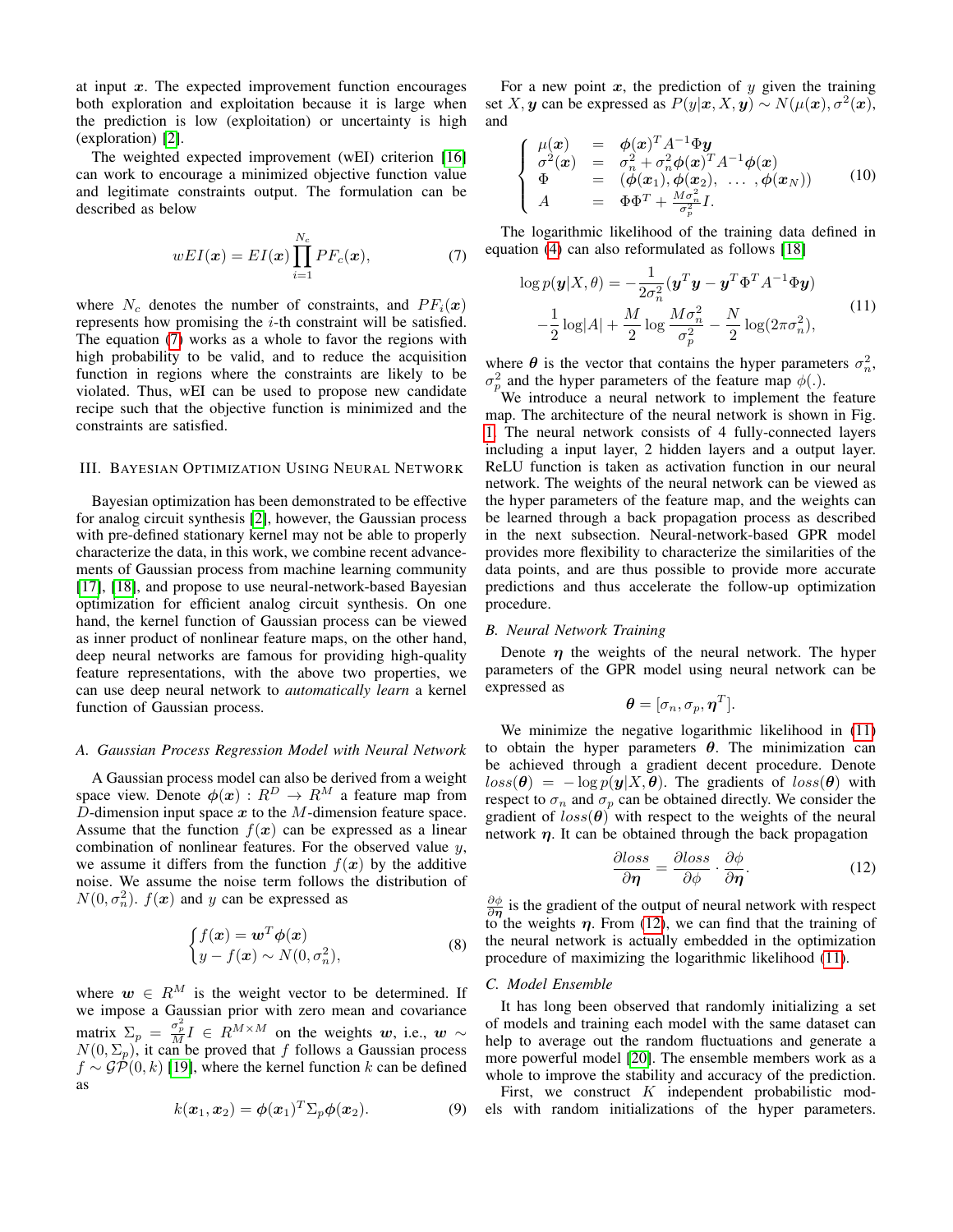

<span id="page-3-0"></span>Fig. 1. The Overall Architecture of the GP Model with Kernel Characterized by Neural Network

Each model would give prediction distribution  $p(y|\mathbf{x}, \theta_k) =$  $N(\mu_k(\bm{x}), \sigma_k^2(\bm{x}))$ , where  $\theta_k$  is the parameter vector of k-th model, and  $\mu_k(x)$  and  $\sigma_k^2(x)$  is the corresponding mean and variance. Then, the predictive distribution of combined model can expressed as  $p(y|\mathbf{x}) = N(\mu(\mathbf{x}), \sigma^2(\mathbf{x}))$ , where:

<span id="page-3-3"></span>
$$
\begin{cases}\n\mu(\boldsymbol{x}) = \frac{1}{K} \sum_{k}^{K} \mu_k(\boldsymbol{x}) \\
\sigma^2(\boldsymbol{x}) = \frac{1}{K} \sum_{k}^{K} (\mu_k^2(\boldsymbol{x}) + \sigma_k^2(\boldsymbol{x})) - \mu^2(\boldsymbol{x}).\n\end{cases} (13)
$$

Recent research demonstrated that ensemble can greatly improve the quality of predicted uncertainty, and the performance will be enhanced especially for the data point which is far from the training set [\[21\]](#page-5-19). The number of the ensemble members in this paper is empirically set to be 5. Note that the set of 5 probabilistic surrogate models can be constructed in parallel.

# *D. Computational Complexity Analysis*

In [\(3\)](#page-1-0), the complexity of calculating  $\mu(x)$  and  $\sigma^2(x)$  is  $O(N)$  and  $O(N^2)$ , respectively, as long as  $(K + \sigma_n^2 I)^{-1}$  and  $(K + \sigma_n^2 I)^{-1}(\mathbf{y} - \mathbf{m})$  are pre-calculated. In the GPR model with neural network, the complexity of calculating  $\mu(x)$  and  $\sigma^2(x)$  is  $O(M)$  and  $O(M^2)$ , respectively, as long as  $A^{-1}$  and  $A^{-1}\Phi y$  are pre-calculated. Note that matrix A is a  $M \times M$ matrix.

For the training of the model, the complexity of evaluating [\(4\)](#page-1-2) is limited by the inverse of the  $K_{\theta}$ , and the complexity of the inverse of  $K_{\theta}$  is  $O(N^3)$ . For GPR model with neural network, the complexity of evaluating the the negative logarithmic likelihood in [\(11\)](#page-2-1) is limited by the inverse of A and  $(\Phi y)^T A^{-1} (\Phi y)$ . The complexity of inverse A is  $O(M^3)$ , and the complexity of calculating  $(\Phi \mathbf{y})^T A^{-1} (\Phi \mathbf{y})$ is  $O(M^3 + NM^2)$ . Thus, the complexity of evaluating [\(11\)](#page-2-1) is  $O(M^3 + NM^2)$ .

Note that  $M$  is fixed while the  $N$  is the number of training points and  $N$  will be increased gradually during the optimization procedure. From the complexity analysis, we can see that the traditional GPR model scales cubically with the number of observed data points  $N$ , which can be a great challenge for objective functions that require a large number of iterations. On the other hand, our proposed GPR model with neural network scales linearly with the number of observed data points  $N$ . It is more suitable for the applications that requires a large number of iterations.

#### *E. Summary*

The proposed GP model-based Bayesian optimization approach is summarized in Algorithm [1.](#page-3-1) The framework of the algorithm is also shown in Fig. [2.](#page-3-2) Firstly, we randomly generate a set of training data points. Based on the initial training set, the GPR model using neural network is built. Model ensemble is used to improve the quality of predicted uncertainty. Then, we maximize the acquisition function to



<span id="page-3-2"></span>Fig. 2. The Proposed Bayesian Optimization Framework

find the new design point  $x_t$ . The performances at  $x_t$  is simulated and added to the training set. A new model is built and the optimization continues until convergence or the simulation budget is exhausted.

<span id="page-3-1"></span>Algorithm 1 Constrained single-objective Bayesian optimization algorithm

| Initialize a set of training data $D = \{X, p\}$ , where p  |
|-------------------------------------------------------------|
| represents a set of performances                            |
| for $t = 1$ to N do                                         |
| for $s = 1$ to 5 do                                         |
| Randomly initializing the hyper parameters                  |
| Training the GPR model using neural network by              |
| maximizing the logarithmic likelihood (11)                  |
| end for                                                     |
| Model ensemble according to (13)                            |
| Find $x_t$ that maximize the acquisition function (7) using |
| the predictions in $(13)$                                   |
| Simulate the design at $x_t$ to get the performances $p_t$  |
| Add the point $(x_t, p_t)$ to the training set              |
| end for                                                     |

## IV. EXPERIMENTAL RESULTS

In this section, we will demonstrate the effectiveness of the proposed method using two real-world analog circuits. We compared our proposed approach with WEIBO algorithm [\[2\]](#page-5-1), GASPAD algorithm [\[11\]](#page-5-9) and differential evolution (DE) algorithm [\[7\]](#page-5-6). WEIBO is a GP-based Bayesian optimization approach with wEI works as the acquisition function. The GASPAD methodology is also a traditional GP-based approach with the evolutionary algorithm works as the optimization engine. DE is based on the evolutionary algorithm. Our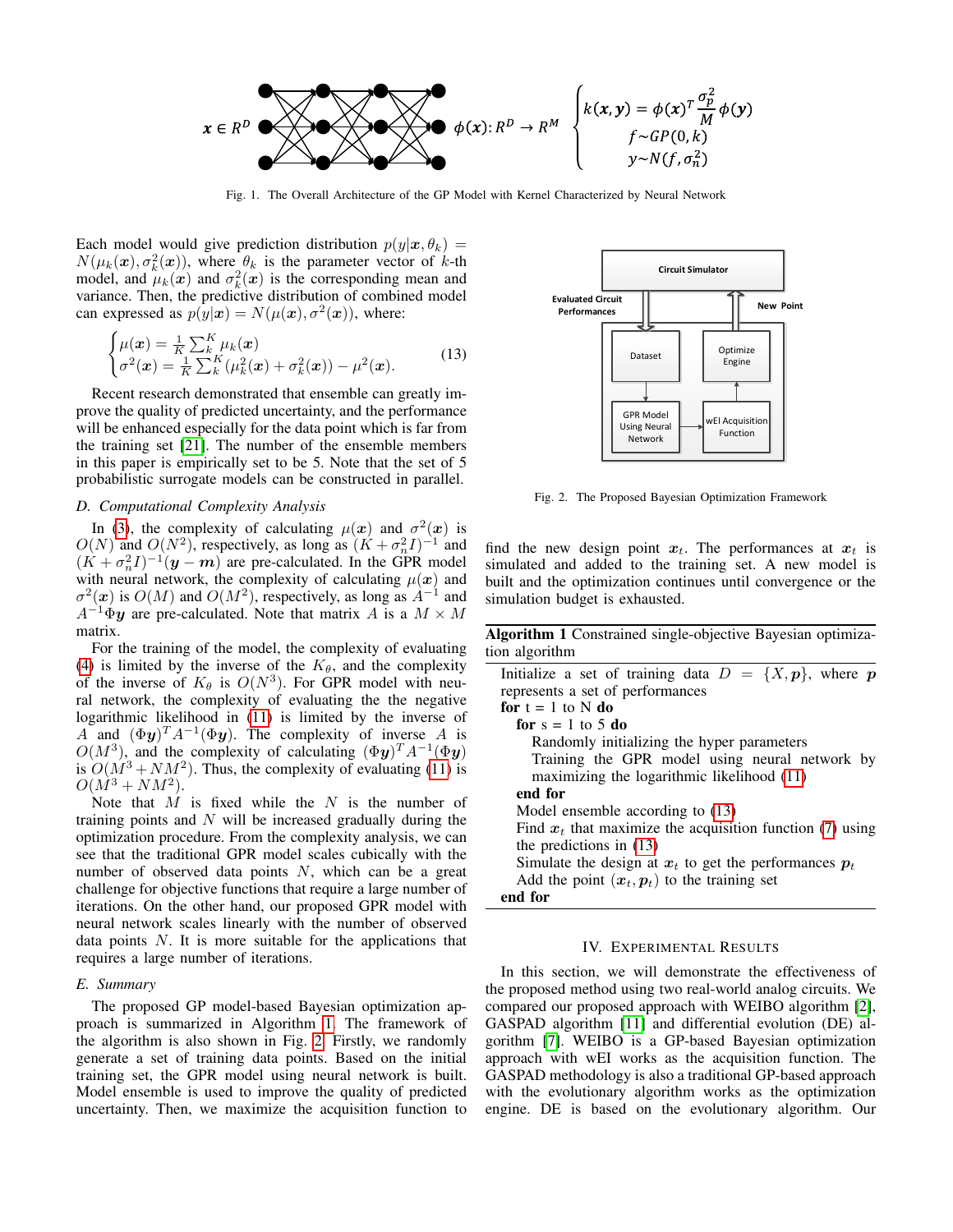

<span id="page-4-0"></span>Fig. 3. An two-stage operational amplifier [\[10\]](#page-5-8).

<span id="page-4-1"></span>TABLE I THE OPTIMIZATION RESULTS OF THE TWO-STAGE OPAMP.

| Alg          | Ours  | WEIBO | <b>GASPAD</b> | DE    |
|--------------|-------|-------|---------------|-------|
| UGF          | 40.08 | 42.67 | 40.70         | 40.25 |
| PM           | 61.33 | 61.03 | 62.79         | 61.34 |
| mean         | 88.17 | 87.95 | 85.90         | 87.57 |
| median       | 88.29 | 87.77 | 86.34         | 87.59 |
| <b>best</b>  | 89.95 | 89.90 | 87.27         | 88.53 |
| worst        | 86.00 | 85.39 | 83.52         | 86.34 |
| Avg. $# Sim$ | 86    | 92    | 122           | 999   |
| # Success    | 10/10 | 10/10 | 10/10         | 10/10 |

experiments were conducted on a Linux workstation with two Intel Xeon CPUs and 128G memory. HSPICE is used for circuit simulation.

# *A. A Two-Stage Operational Amplifier*

The first test circuit is a two-stage operational amplifier as shown in Fig. [3.](#page-4-0) This circuit is designed using a SMIC 180nm process. This circuit has 10 design variables, including the lengths and widths of the transistors. The corresponding design specifications are listed as follows.

$$
\begin{array}{rcl}\n\text{maximize} & GAIN \\
\text{s.t.} & UGF > 40MHz \\
PM > 60^{\circ},\n\end{array} \tag{14}
$$

where GAIN represents the open-loop gain, UGF means the unity gain frequency, and PM denotes the phase margin [\[10\]](#page-5-8). We ran the optimization algorithms 10 times to average out the random fluctuations. The number of initial samples is set to be 30. The maximum number of simulations is limited to 100 for both the proposed algorithm and WEIBO. For GASPAD and DE, the corresponding maximum number of simulations is set to be 200 and 1100. The experimental results are shown in Table [I.](#page-4-1) Compared with WEIBO, our proposed algorithm reduced the simulation time on average by 7% while finding better design. Although both GASPAD and DE can find the feasible point, the design they find are much worse while consuming more number of simulations.

# *B. A Charge Pump*

The second test circuit is a charge pump circuit implemented in a SMIC 40nm process. This circuit is provided by the authors of [\[2\]](#page-5-1), which is the same as the charge pump test case used in [\[2\]](#page-5-1). The schematic of the circuit is shown in Fig. [4.](#page-5-20) There are 36 design variables in this test case. In this test

<span id="page-4-2"></span>TABLE II THE OPTIMIZATION RESULTS OF THE CHARGE PUMP, THE RESULTS OF WEIBO, GASPAD AND DE COME FROM [\[2\]](#page-5-1)

| Algo              | Ours  | WEIBO | <b>GASPAD</b> | DE    |
|-------------------|-------|-------|---------------|-------|
| diff <sub>1</sub> | 5.69  | 6.58  | 6.83          | 17.97 |
| diff <sub>2</sub> | 4.30  | 5.30  | 5.28          | 15.49 |
| diff <sub>3</sub> | 0.13  | 0.24  | 0.29          | 1.84  |
| $diff_4$          | 0.18  | 0.37  | 0.40          | 3.56  |
| deviation         | 0.15  | 0.41  | 0.33          | 0.39  |
| mean              | 3.48  | 3.95  | 4.00          | 11.85 |
| median            | 3.36  | 3.97  | 4.99          | 12.31 |
| <b>best</b>       | 3.17  | 3.48  | 3.74          | 9.29  |
| worst             | 3.80  | 4.48  | 4.43          | 13.40 |
| Avg. $# Sim$      | 562   | 790   | 2328          | 1538  |
| <b>Success</b>    | 12/12 | 12/12 | 12/12         | 12/12 |

case, we take a total of 18 PVT corners into consideration. The corresponding design specifications are listed as follows.

| minimize $FOM$ |              |                    |      |
|----------------|--------------|--------------------|------|
| s.t.           | $di\!f\!f_1$ | $\langle 20\mu A,$ |      |
|                | $diff_2$     | $\langle 20\mu A,$ |      |
|                | $di\!f\!f_3$ | $< 5\mu A,$        | (15) |
|                | $di\!f\!f$   | $< 5\mu A,$        |      |
|                | deviation    | $< 5\mu A,$        |      |

where

$$
\begin{cases}\ndiff_1 = max_{\forall PVT}(I_{M1,max} - I_{M1,avg}),\ndiff_2 = max_{\forall PVT}(I_{M1,avg} - I_{M1,min}),\ndiff_3 = max_{\forall PVT}(I_{M2,max} - I_{M2,avg}),\ndiff_4 = max_{\forall PVT}(I_{M2,avg} - I_{M2,min}),\ndiff_5 = \sum_{i=1}^4 diff_i,\ndeviation = max_{\forall PVT}(|I_{M1,avg} - 40\mu A|)+ max_{\forall PVT}(|I_{M2,avg} - 40\mu A|),\nFOM = 0.3 \times diff + 0.5 \times deviation.\n\end{cases} (16)
$$

In this experiment, the number of initial samples is 100, and the maximum number of simulations is 790. The number of ensemble members is empirically set to be 5. We ran the optimization algorithms for 12 times to average out the random fluctuations. The results of the optimization are shown in Table [II.](#page-4-2) Compared with WEIBO, we reduced approximately 28.9% number of the simulations while the objective function exceed WEIBO by 0.68 even for the worst case. Both GASPAD and DE algorithm find feasible solution in the experiment. However, the designs they find after 2000 simulations are much worse than our algorithm. We can see from Table [II](#page-4-2) that GP model with neural network can help to achieve much better results with less number of simulations.

# V. CONCLUSION

In this paper, we proposed a Bayesian optimization approach for analog circuit synthesis using neural network. A well-designed neural network is proposed to provide efficient feature mapping. Model ensemble is proposed to improve the quality of uncertainty prediction. Compared to Gaussian process regression model with explicitly defined kernel functions, neural-network-based models are possible to provide more accurate predictions and thus accelerate the follow-up optimization procedure. Experimental results of the real-world